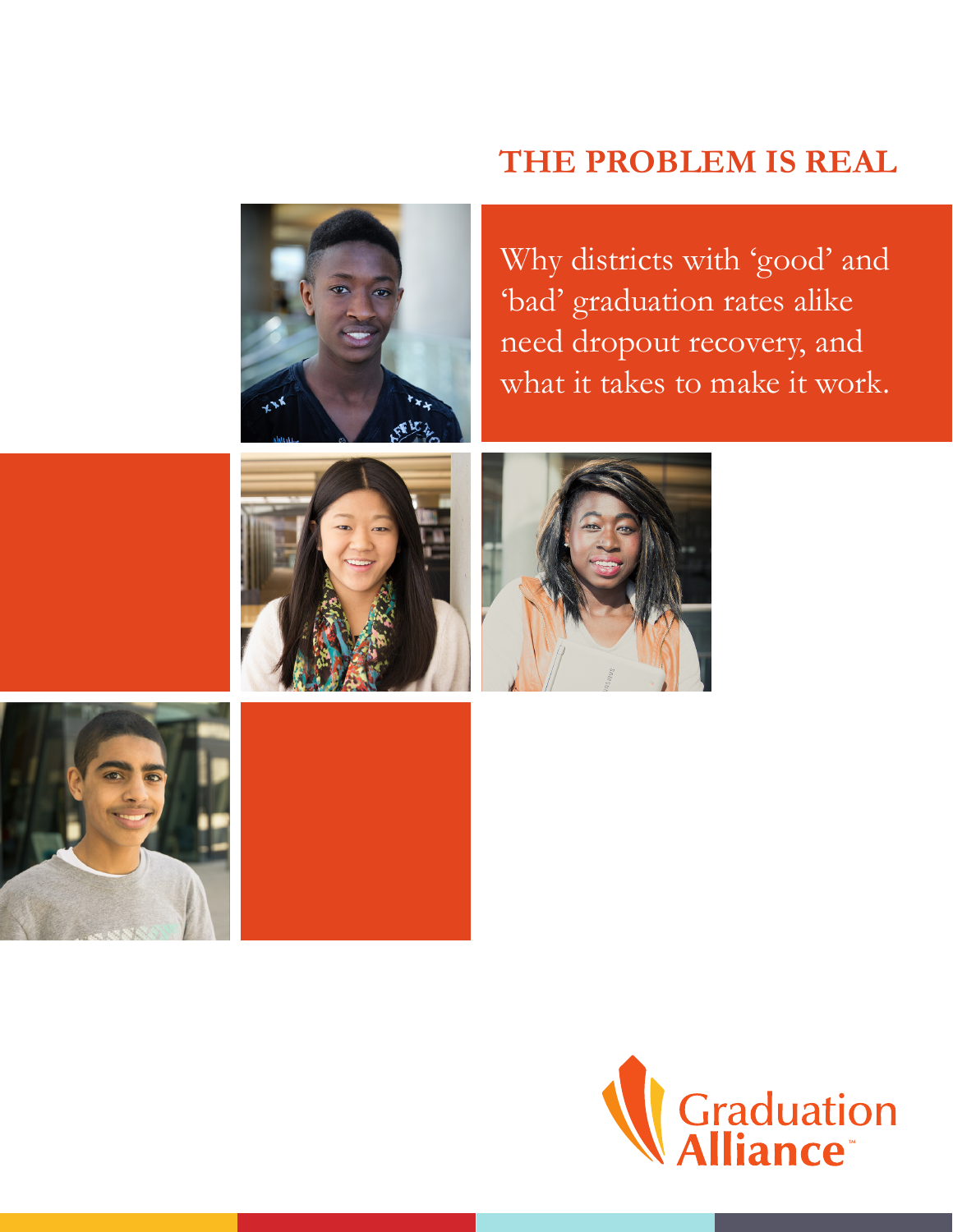# *Dear Educator,*  **"**

*While America's high school graduation rate has continued to inch upward in recent years, far too many students still fail to graduate. The dropout problem is real and when a problem is real, it is not enough to simply reflect on it. Action must be taken to help these young men and women get back into a program that will allow them to successfully graduate...* **"**

**The email was part of a campaign to raise awareness about the need for more recovery options for students who cannot or will not return to a traditional high school campus.** 

Its premise was simple: The dropout problem is real and we all have a real obligation to do whatever we can to address it.

The response to that message was exceptionally positive. Hundreds of educators across the nation followed the links to additional information about the economic, social and ethical costs of permitting even a single student to leave school without a diploma. Many of them additionally downloaded an informational graphic designed to help explain the economic cost incurred by communities across the nation when students leave school before graduation — a vital piece of information for those seeking to help policymakers and fellow education leaders see the value of services for over-aged and under-credited students.

The response certainly wasn't a surprise to the staff at Graduation Alliance. Since 2006, the organization has been working to expand educational opportunities for at-risk students across the nation and raise awareness of what it takes to do so. While Graduation Alliance works with non-profits, community colleges, workforce boards and private school students to achieve this goal, it's largest body of partners, by far, have been public school leaders — many of them

initially reached through messages just like the "dear educator" email that went out to administrators throughout the country in the spring of 2017.

"If there's one thing we've learned," said Graduation Alliance chief academic officer Rebekah Richards, "it is that school leaders are thirsty for information about what they can do to help their students. And if you think about it, that makes a lot of sense."

District leaders are almost always former teachers and administrators, Richards noted.

"These folks are genuinely in this for their students and their communities," she said, "so they're naturally eager to learn what they can do to help even more students."

That doesn't mean every school leader is excited, or even interested, in learning about the prevention and recovery of students who have fallen off-track for graduation. "To some extent, that's a natural effect of the old adage of 'what gets measured gets done,'" said Richards. "Purely from the standpoint of improving the metrics by which schools are most often measured, most notably in four-year cohorts, there's little advantage to providing services for students who fall behind, and the further behind they fall the less incentives there are to do something about it."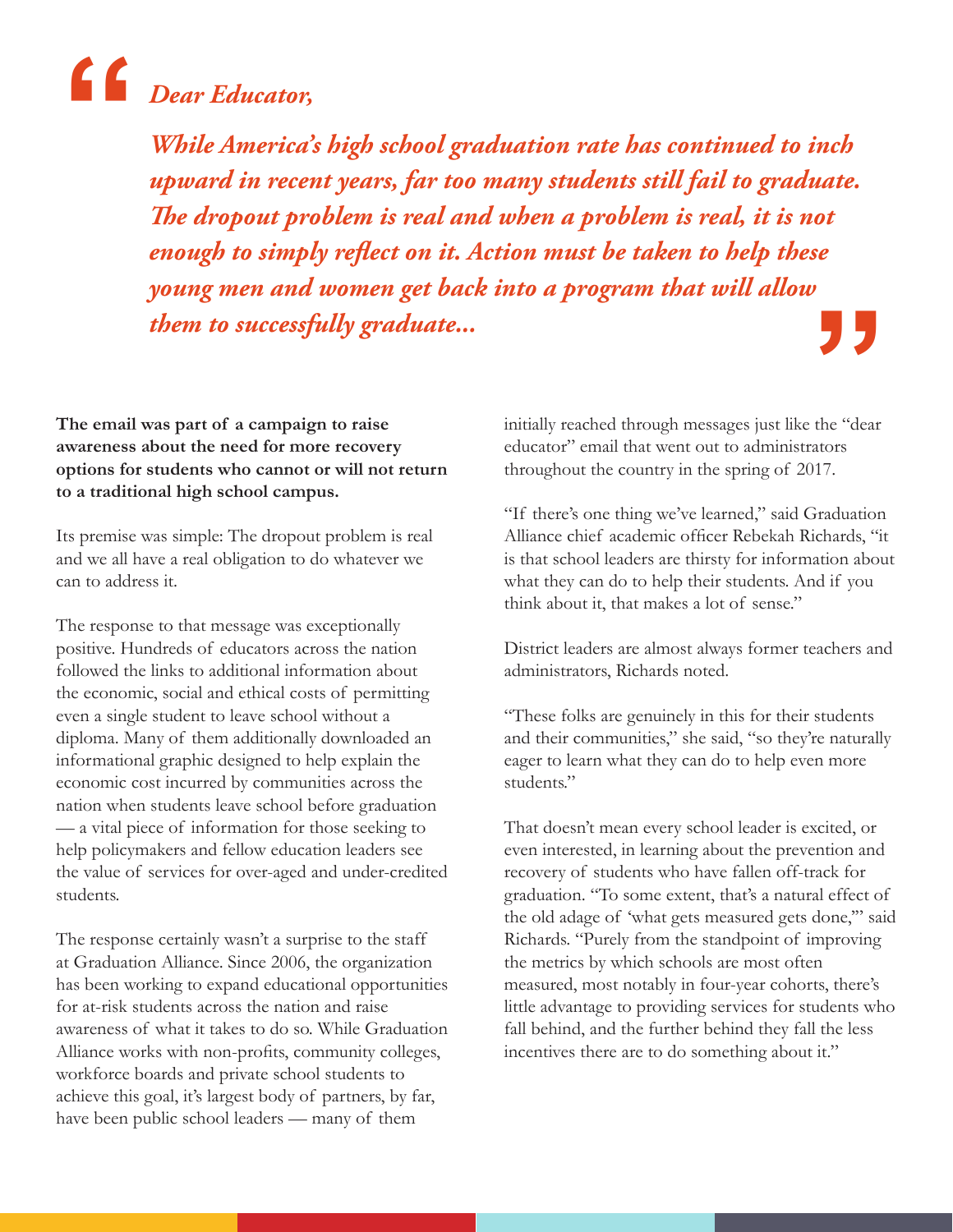Complicating matters, our nation has come to accept the idea of "good" and "bad" graduation rates. For years, political and education leaders have publicly pined for a 90 percent national graduation rate — a noble but arbitrary goal that suggests districts that have already met that standard are doing just fine.

Indeed, that seems to be what one administrator was thinking when he received the email.

"Our graduation rate," he wrote in response, "has been between 97 and 99 percent for years, so it's not 'real' everywhere."

There is no cause for anyone to question the administrator's dedication to his students. A search of state education records shows that, indeed, his district — in a city with a median annual income of more than \$125,000, in which less than 1 percent of families are living under the poverty line, and where taxpayers spend \$4,000 more per year per student than the national average — has one of the highest graduation rates in the country. In the way we've come to think about such things, he's doing "good."

And yet, even in what many fellow educators would argue are some of the most ideal conditions imaginable, that administrator's district doesn't get every student across the finish line on time. In any given year, every freshman classroom in that administrator's district might include a boy or girl who, for one reason or another, won't graduate on time or at all.

In the midst of such overwhelming privilege, is it acceptable to leave one student in every classroom behind? When it comes to ensuring students are able to obtain the absolute minimum level of education needed to have a fighting chance in today's economy, is there ever an "acceptable" level of loss?

In a word: No.

# **...the problem** *is* **real and** *every* **student matters.**

That's certainly not to say districts that have continuously worked to increase graduation rates have failed to accomplish something great. As graduation rates increase, after all, every single rising percentage point represents real people who have a better shot at a better life. But no one should be content.

And they don't have to be.

From districts of privilege that graduate exceptionally high percentages of their students to those battling socioeconomic obstacles that make a 90-plus-percent graduation rate a distant dream, there isn't a school community in the nation that cannot do more to help over-aged and under-credited students — both those still in school and those who have left — get to graduation day.

And the good news is that every district can do more. Not just those with significant privileges, but even those where resources have been stretched impossibly thin.

Some districts might be able to do this by themselves. Most will need some help. All can take advantage of best practices for student support, accountability and funding that make at-risk services a no-risk proposition. With that in mind, every school leader should reject the idea that "we do enough" or that "we're already doing everything we can." With the right practices and the right help, everyone can do more.

Because yes, the problem *is* real and *every* student matters.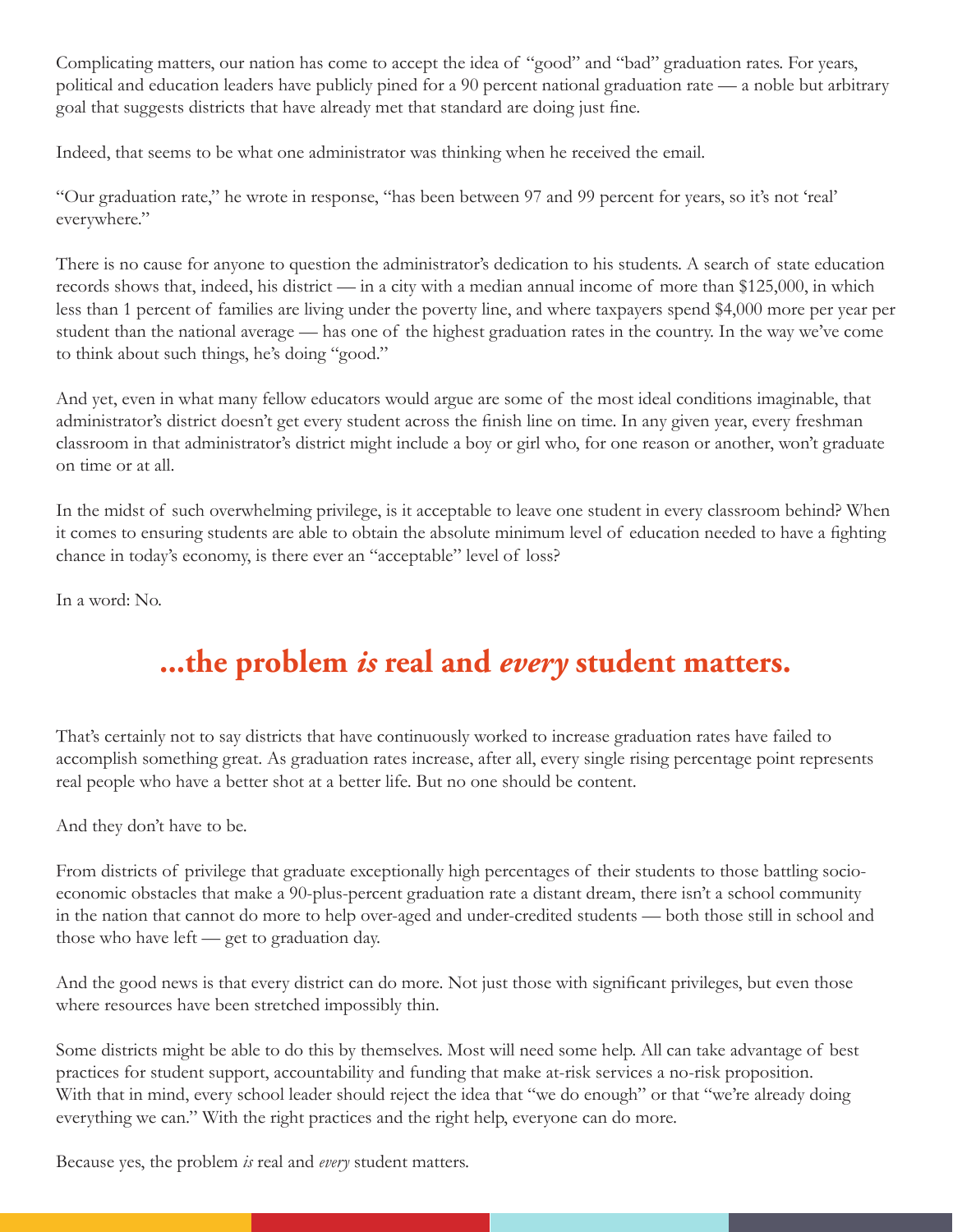







**Here's the good news: There are very few school districts left in the United States that don't offer some sort of program to students at risk of leaving school before earning a diploma.** As far back as 2011, in fact, some 88 percent of districts were offering a credit recovery program, 72 percent were serving at-risk students with smaller class sizes, 63 percent were offering early graduation options, and 55 percent had made self-paced courses available to struggling students.<sup>i</sup>

The bad news is that, despite such efforts to provide support for at-risk students, on-time graduation rates aren't rising and dropout rates aren't falling as quickly as most administrators would like. Across the nation, nearly one in five students still fail to graduate on time and, quite troublingly, the National Assessment of Educational Progress indicates that less than 40 percent of the nation's high school students are adequately prepared for college or careers upon graduation.<sup>ii</sup> Meanwhile, the status dropout rate, which has dropped precipitously since 2000, may have flattened in recent years; the most recently available national data puts it at 6.5 percent.<sup>iii</sup>

In part, this pervasive problem is a result of the fact that many school leaders have come to believe that the only acceptable strategy for moving the needle on these numbers is prevention — and that once a prevention program is in place, they're doing all they can to address the problem. Both of these beliefs are fallacies.

Firstly, because at-risk students are facing myriad social, economic, academic and health-related obstacles, prevention is necessarily a multi-faceted endeavor. Not only is it insufficient to have only one strategy (a robust prevention program includes credit recovery, tutoring, summer school, remediation classes, guided study hall, alternative schools and after-school programs) but it's often not enough to have only one type of each of these programs.

A program that takes place immediately after school, for instance, might help some at-risk students, but not those who have after-school jobs and particularly not those for whom economic situations make such jobs a priority. So, in cases in which administrators are aware that at-risk students are unable to attend programs immediately after school, they might also consider expanding such programs to include night classes, like those that have been instituted in Mobile, Alabama.<sup>iv</sup> Likewise, credit recovery via self-paced, asynchronous courses might work for students with the right combination of focus and initiative, but not for others.<sup>v</sup> Some students will recover credit better and faster working independently, some in more traditional classroom settings, and some in computer labs with roving mentors.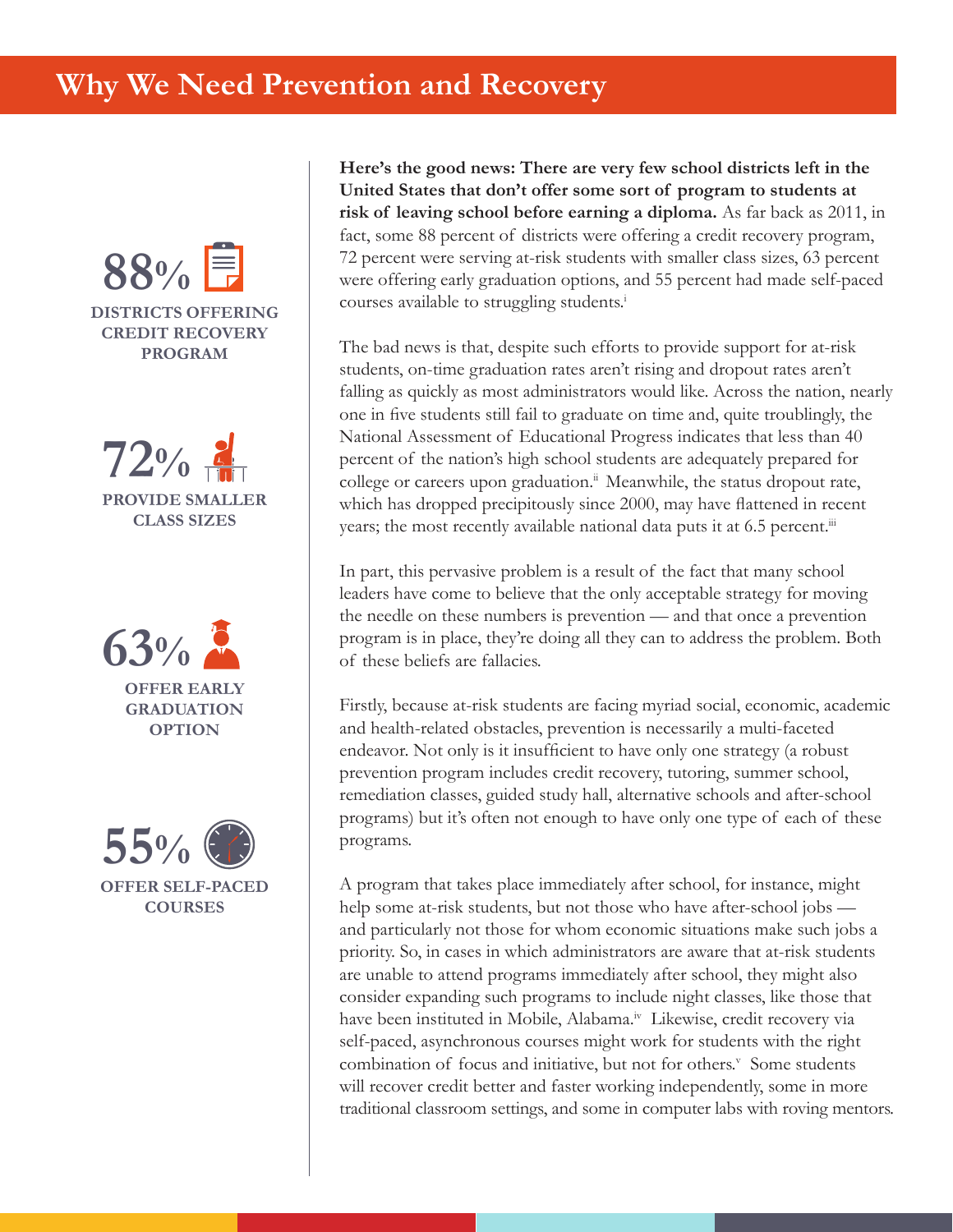The differences in how individual students take to a single credit recovery strategy are revealed in the comments of Dina, a student in Washington state whose district employed an age-old credit recovery strategy: photocopied "course packets" that include written lessons and multiple choice tests.

"A lot of the kids I went to school with did really good with the packets, and some of them joked that it was really easy for them, so it was like getting credit for not having to work so hard," Dina said. "That made me really frustrated, because I was a slow reader and a lot of times I had trouble understanding what I was reading, so the packets weren't easy for me. They were really hard and so I ended up just giving up."

Secondly, it stands to reason that if prevention was a perfect solution, and given that so many districts are engaged in it, there would be no dropout epidemic. Because there is no school district of any significant size that does not have some students who leave school before graduation — and because in most districts students leave in substantial numbers — it's clear prevention is simply not enough. Yet only about a third of districts have programs in place to stay in contact with students who have dropped out,<sup>vi</sup> and even fewer offer any specific services to such students, let alone services designed to help address the proliferation of the obstacles that caused students to leave in the first place. One study of dropout recovery efforts among schools in Texas, for instance, showed that only about 62 percent of programs were engaging in "promising practices," let alone best practices, for re-engaging students.<sup>vii</sup>

And yet the overwhelming majority of individuals who have left school before graduation say they would like to return and would do so if the conditions were right.<sup>viii</sup> Indeed, in some cases, in which the obstacle that prompted a dropout event has come and gone, the right condition can be a simple invitation.

"When I was a junior, I was bullied really badly by a girl who was a senior in my high school," said Kiana, a student in Michigan. "I always thought that whenever that girl graduated maybe I would consider coming back, but at the start of the next year I didn't really know how to register for classes again, and I was honestly really embarrassed that I'd given up when things got hard. No one contacted me, so I just figured my chance had passed."

It hadn't. When Kiana's district did begin to work in earnest to reach out to students who have left school before graduation, they found that she was ready, willing and excited to return.

Students like Kiana are the low-hanging fruit of dropout recovery. In most cases, of course, an invitation alone isn't enough, and re-engagement is a process of climbing higher into the trees. That means not just inviting students back, but inviting them back to programs specifically intended for students who are "dropping back in." Such programs have been shown to be exceptionally effective; in Boston, for instance, 54 percent of students who re-enrolled in school directly in a high school were still attending a year later, compared to 72 percent who re-enrolled through a specialized re-engagement center.ix

*Building a robust re-engagement strategy isn't easy, but it's a challenge district administrators across the nation have learned is worth it — even for a relatively small number of students.*

Indeed, while Graduation Alliance facilitates many programs in large districts with hundreds and even thousands of individuals who are eligible for reengagement, it also works with some districts in which only a few students are enrolled at a time. Its programmatic offerings, however, don't change. In large and small programs alike, students receive the same combination of flexibility, social support and academic interventions.

When those attributes are present, former students will both figuratively and literally line up for an opportunity to return. Indeed, when contacted and invited to re-engage in a flexible and supportive learning environment, more than 80 percent of contacted students request re-enrollment.<sup>x</sup>

Put simply: Districts that do not have an active reengagement strategy are leaving students outside who would very much like to come back in.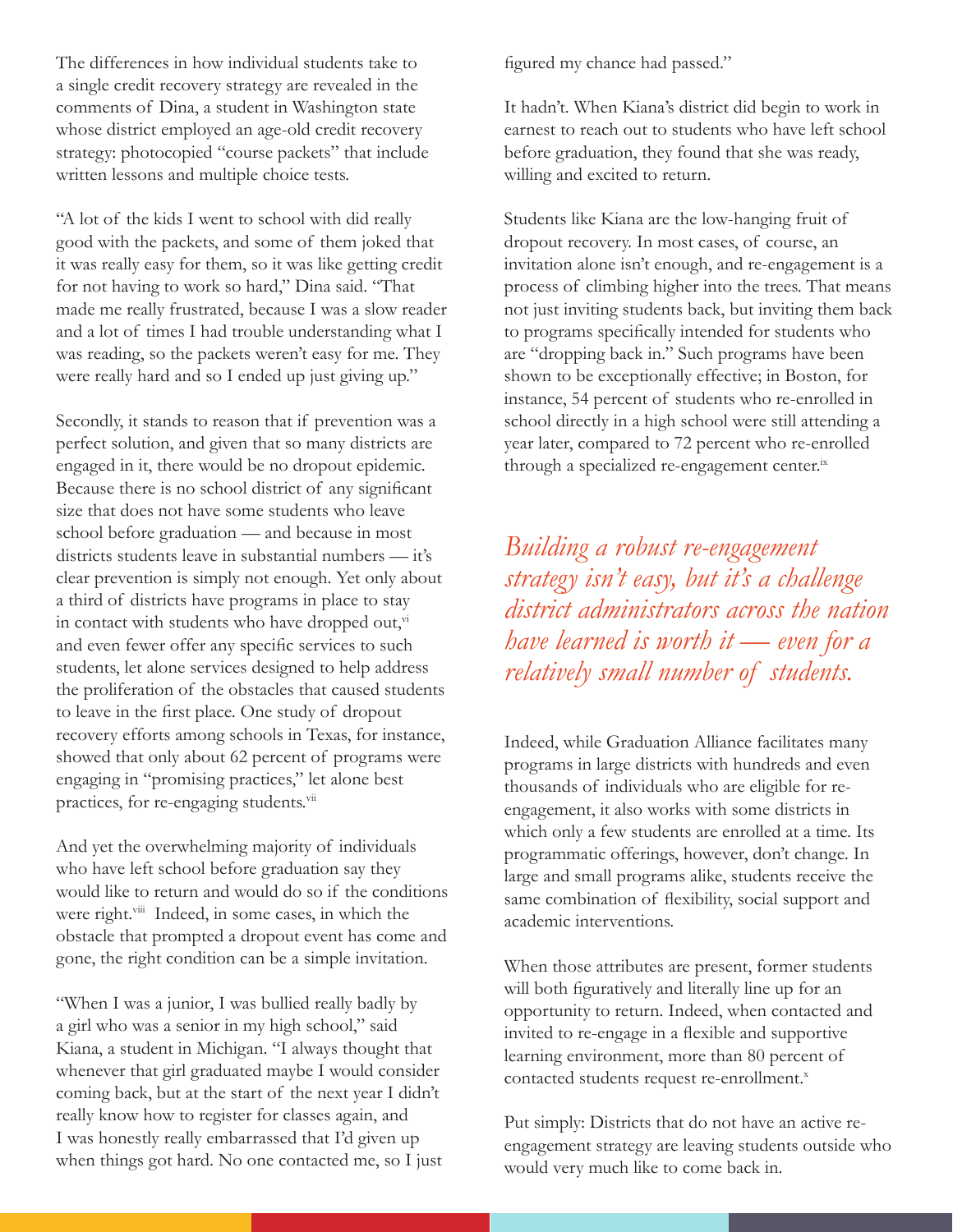# **Bringing Them Back**

What do school leaders need to launch a recovery program? For starters, they need shift widespread assumptions about disengaged students that have resulted in a world in which the majority of individuals who are listed as "dropouts" are never again contacted by their district. So long as these individuals still live within a district's borders and remain eligible for re-enrollment under local laws, they shouldn't be written off as lost causes, but rather should be

considered presently disengaged.

Next, they need to begin the process of inviting disengaged students to return to school. In the process of doing so, districts should ask those students about the conditions that prompted them to leave. And because conditions shift quickly following a drop-out event, districts should also ask about the conditions that would be necessary for a student to return. Additionally, it is vital to remember that students who have left school before graduation do not cease having long-term goals, nor have they stopped caring about how to connect their current life circumstances to those goals; inquiring about and understanding these goals is key to the process of offering the right formula for a student to return.

To do any of this, of course, districts must be able to find their former students, and this can be a significant challenge, even with the benefit of a robust student records file. In part this is because many disengaged students retain hard feelings about their districts, and will ignore even the most well-intentioned of contact attempts. And, of course, students and their parents or guardians may have moved, changed phone numbers, and even changed their social media account handles. Indeed, one of the most common historic obstacles to initiating successful dropout recovery programs happens long before any social or pedagogical interventions can even begin: A study of early dropout prevention and recovery programs in California, for instance, found that many were ineffective not for a lack of adequate educational strategies, but because dropouts simply did not know about the program. More than 20 years later, a program intended to recover and graduate thousands of students in Texas was facing the very same problem. It had fallen far short of its goal, primarily because of trouble tracking down dropouts.<sup>xi</sup>

For these reasons, a simple call-and-mail contact effort directed to a student's last-known phone number and address isn't enough. A robust reengagement campaign should also include calls and emails to all emergency contacts, queries to known peers who are still actively enrolled, searches of public records databases, and reviews of criminal and civil court records. Districts should also leverage the power of both traditional and social media to raise community awareness of the desire to recover disengaged students. This may include mailers, fliers, posters, articles in local newspapers and municipal newsletters, spots on local television stations, public service announcements on local radio stations, notices in utility bills and social media campaigns.

Once contacted, though, the process of re-engagement is not over. Indeed, it has only just begun, because reengagement is a gradual and continual process that begins when a district decides to commit to bringing a student back to school and does not end until that student has graduated.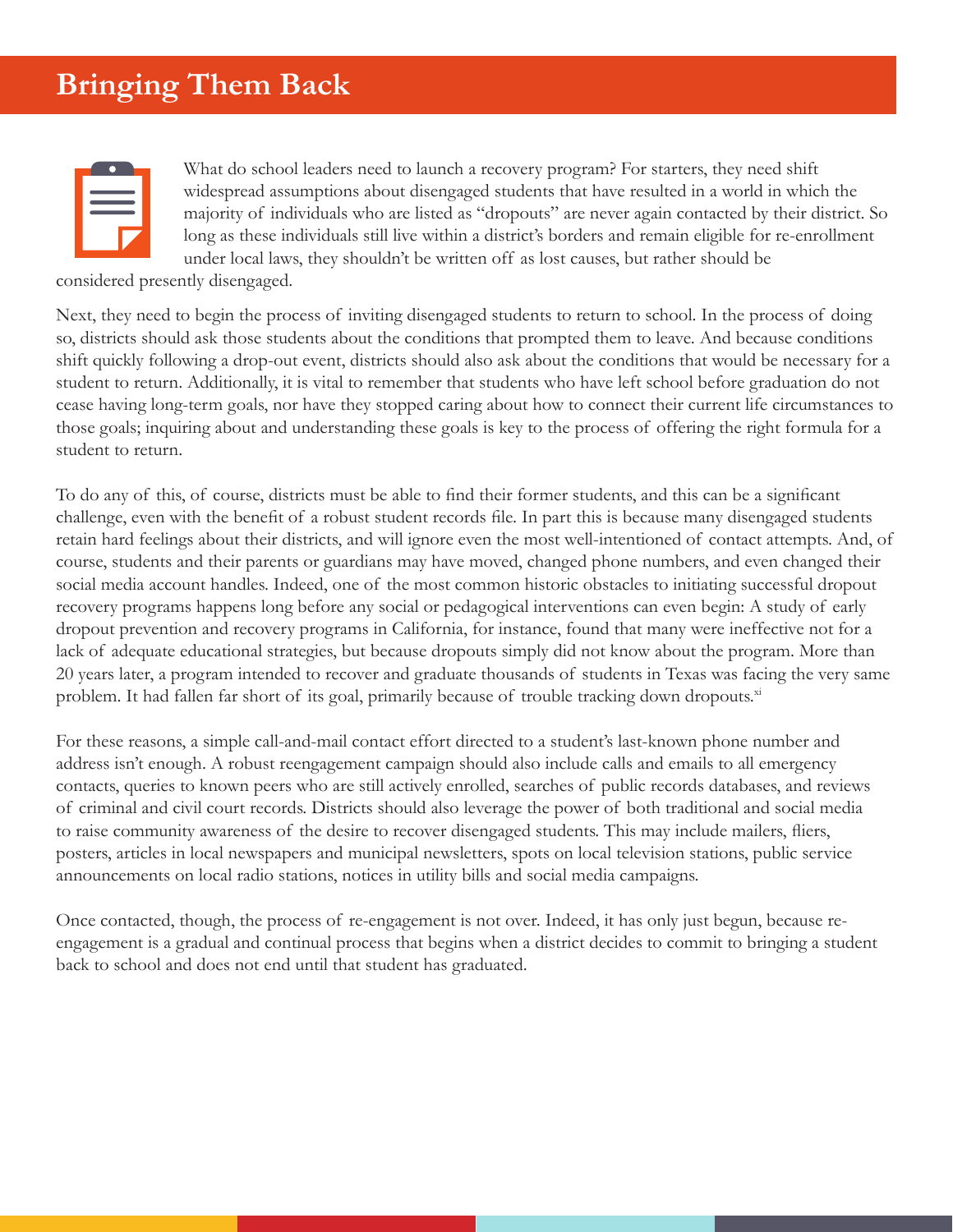#### **The Four Keys to Re-engagement**

Once a disengaged student has been contacted, and even when that individual expresses enthusiasm about getting back on the path to graduation, there are almost always still significant obstacles that stand in the way of true reengagement.

"We don't ever assume that a student is 'in the clear," Richards said. "Even among students who seem to be doing great, we're always working to help them stay engaged, and always watching for signs of trouble on the horizon."



# **1. TRUST BUILDING**

The first step of reengagement is trust building. Fairly or unfairly — and often somewhere in between — disengaged students tend to see their decision to stop attending school to be the result of a breakdown of trust in their school and its leaders. For these individuals, it can be important to offer new authoritative paradigms, "rebranded" as needed, to set the tone for a "new start."<sup>xii</sup>

Depending on the structure of the programs being offered, this might include changes in terminology like "coaches" rather than "teachers," "advocates" rather than "counselors," and "managers" rather than "administrators." But this is all, of course, only window dressing in the trust-building process if the promises made to entice a student to return are not kept.

## **2. COMMUNICATION**

The second step is communication. Students in the first days and weeks of reengagement are extremely unlikely to express and explain all of the social, economic and health-related obstacles they are facing that might prevent success in school. As academic promises are kept, however, trust builds and opportunities for communication about these challenges will increase.

It's important to remember, of course, that teenagers, and especially those who have previously disengaged from school, tend to lead tumultuous lives, and the challenges that most threaten their continual academic progress will often shift.<sup>xii</sup> With this in mind, periodic check-ins on their non-academic lives are important. Program facilitators don't have to pry, of course, but making sure the door for such conversations is not only open, but that students are actively invited in on a regular basis, is vital to ensuring that the life obstacles that are always conspiring to push students out of school don't come by surprise.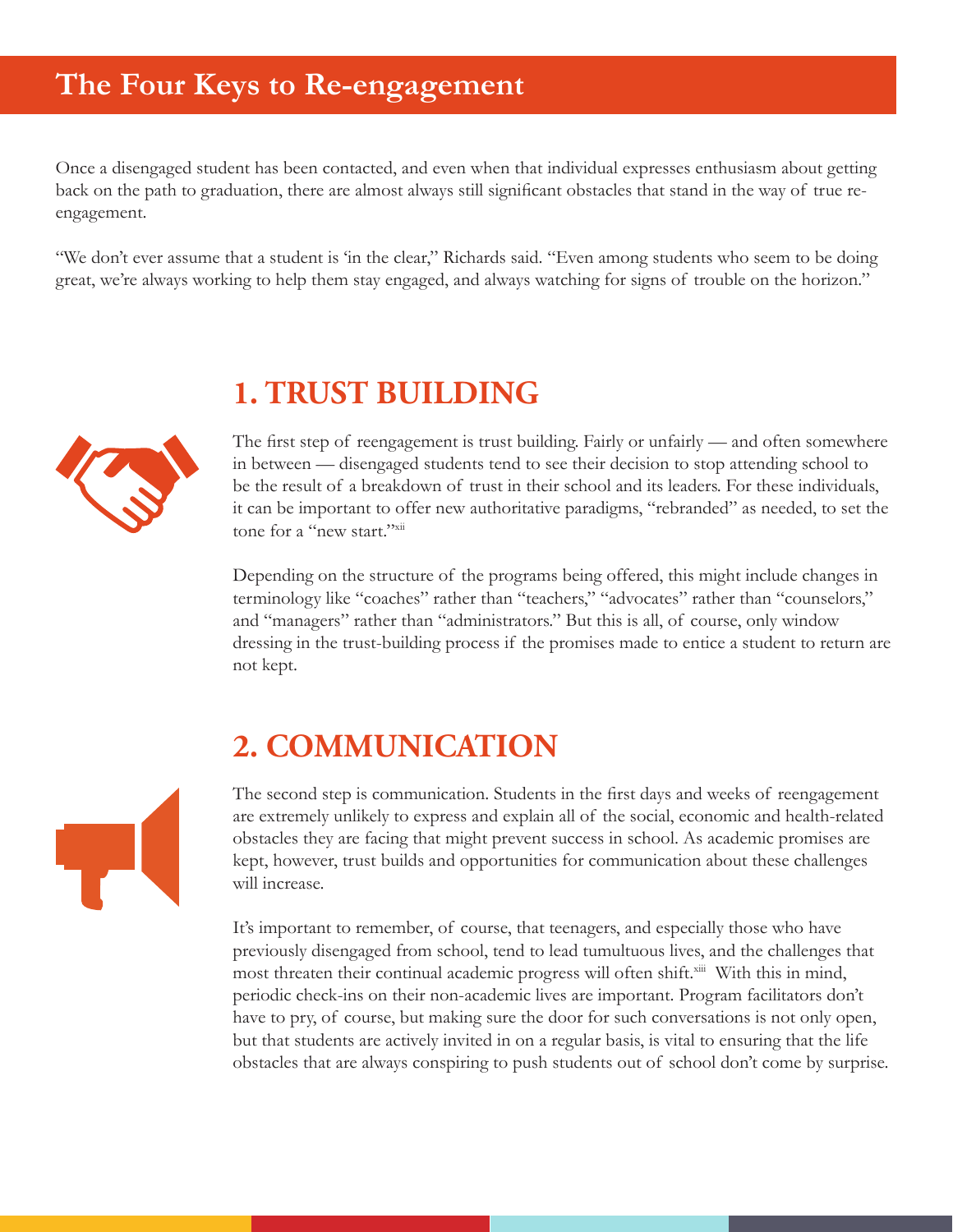

# **3. COORDINATION**

The third step is coordination. The average student who has left school before graduation is 1.5 credits behind their peers by the end of their freshman year, 3.6 credits behind as a sophomore, 7.5 credits behind as a junior, and 12.5 credits behind as a senior (the school year with the highest number of dropout events.)<sup>xiv</sup> As most school districts across the country may not, by virtue of funding laws, continue educating students who are older than 21 (as of 2013, school districts in at least 32 states could not fund the educations of students past that age $xy$  many students who have been out of school for any length of time are racing against a proverbial clock to complete the requirements for their diplomas. This makes it vital to help students coordinate their efforts against their longer-term objectives.

A pace for course completion must be set and clear, and made with the understanding that many reengaged students will hit speedbumps and roadblocks along the way. This also necessitates conversations about and explorations of alternative successful exits, including continuing education through diploma programs intended for adults (which are becoming more common in states like Ohio<sup>xvi</sup>.) GED test preparation, and workforce certifications and credentials.

#### **4. REEVALUATION PROCESS**



Finally, reengagement should always be seen as a process of trial, error, reevaluation, realism and regeneration. It is not common for students in recovery programs to hit the ground running and stay perfectly on pace. Every time a student stumbles — and stumble they will — should be seen as an opportunity to reevaluate their participation in the program in which they are engaged (not against the prospect of disenrollment but rather against other programmatic options); the educational options within the program in which they are engaged; and the social, emotional, economic, health-related and academic interventions being employed on the student's behalf. Such reevaluation may result in a decision to continue moving down the same path at the same speed, but it might also prompt a decision to move down a different path aimed at another successful exit outcome.

Indeed, for many students this process can actually put the "what gets measured gets done" conundrum in a different light. Freed from any pressures to help a student reach graduation with a four- or five-year cohort, once it's clear that such a goal is simply unfeasible, school leaders can fully consider what is most realistic and most in a student's benefit; this certainly might include continuing on the pathway to a diploma, but it might also include some of the other successful exit options.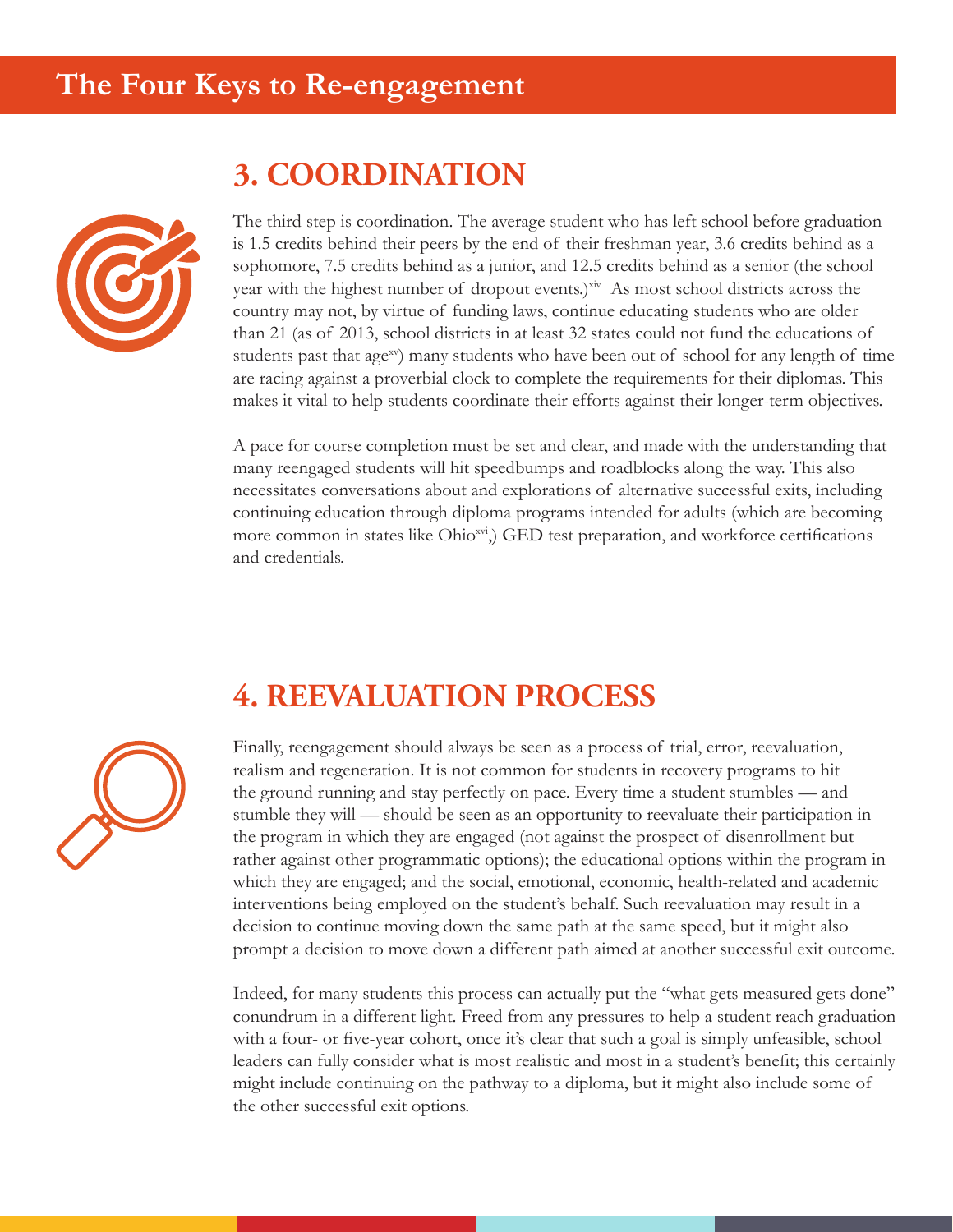#### **Six Essential Attributes for Dropout Recovery**

There is no single model for effective dropout recovery. Indeed, myriad strategies - from online learning programs augmented with multiple layers of social and academic support,<sup>xvii</sup> to brick-and-mortar academies focused on socio-behavioral interventions<sup>xviii</sup> - have proven successful. Key in the decision about the program or programs a district should offer are the number of students who need services, data reflecting the most common reasons for disengagement, the known challenges reengaged students are facing, and the capacity for administration and oversight.

No matter the model, however, there are six essential attributes that any successful dropout recovery program must have.

**First,** as previously discussed, a student recruitment and reengagement strategy is essential, for there can be no program without students. Recruitment should be facilitated through multiple communication channels, available to any eligible student at any time, and include a case management approach to "inbounding" the student.xix

**Second,** the program's academic strategies must be aligned with best practices, offering rigor and learning opportunities commensurate with traditional programs, including options for acceleration of credit accrual, providing high-quality teachers and support staff with specialized training in working with at-risk populations, and embracing meaningful assessment and feedback from highly qualified instructors. $x^2$  That latter quality is, unfortunately, missing from a large number of programs intended to help students recovery credit, much to the detriment not only to students' learning but also their ability to survive and thrive in their post-secondary lives.xxi

**Third,** programs should offer not only the academic preparation to advance a student's post-secondary goals, but also specific college and career training and assistance in how to take the "next steps" that are necessary to pursue those goals, including entrance exam preparation, application support, job search and résumé help, and assistance in pursuing credentials and certifications that are increasingly vital to career readiness.<sup>xxii</sup>

**Fourth,** every dropout recovery program should be focused not only on strengthening the student as an individual, but also fostering the support networks that are vital to helping keep students on track to reach

their goals over long periods of time. These supporters includes parents and guardians, friends, religious leaders and community leaders. This also includes program staffing, which should offer multiple layers of interpersonal redundancy so that the loss of any one staff member does not interrupt a student's human connection to his or her school.<sup>xxiii</sup>

**Fifth,** coaching and mentoring - above and beyond the curricular obligations of teaching - should be abundant. Although success in individual courses is important, coaches and mentors foster sustained success across a variety of coursework, and nurture a student's ability to connect short-term curricular obligations with longterm life goals. On top of academic support, staffing decisions should be made with an eye toward providing social support by proactively looking for potential challenges in a student's life and offering assistance; for this reason, it is beneficial to have staff with experience not just in teaching but in social work as well.<sup>xxiv</sup>

**Finally,** there are a number of factors related to the administration of a program that are vital to success. This includes locational accessibility: Students cannot learn if they cannot get to their classes, either physically or virtually. It also includes decisions about staffing: Programs should include highly trained staff members who have a passion for working with at-risk students and who are receiving ongoing professional development for doing so. Programs must be consistently and easily monitored and evaluated, particularly if a third-party is facilitating any part of the reengagement and educational process. And finally, longterm funding must be stable - for, as any administrator knows, the budgeting process is often where the real decisions about student programming are made.xxv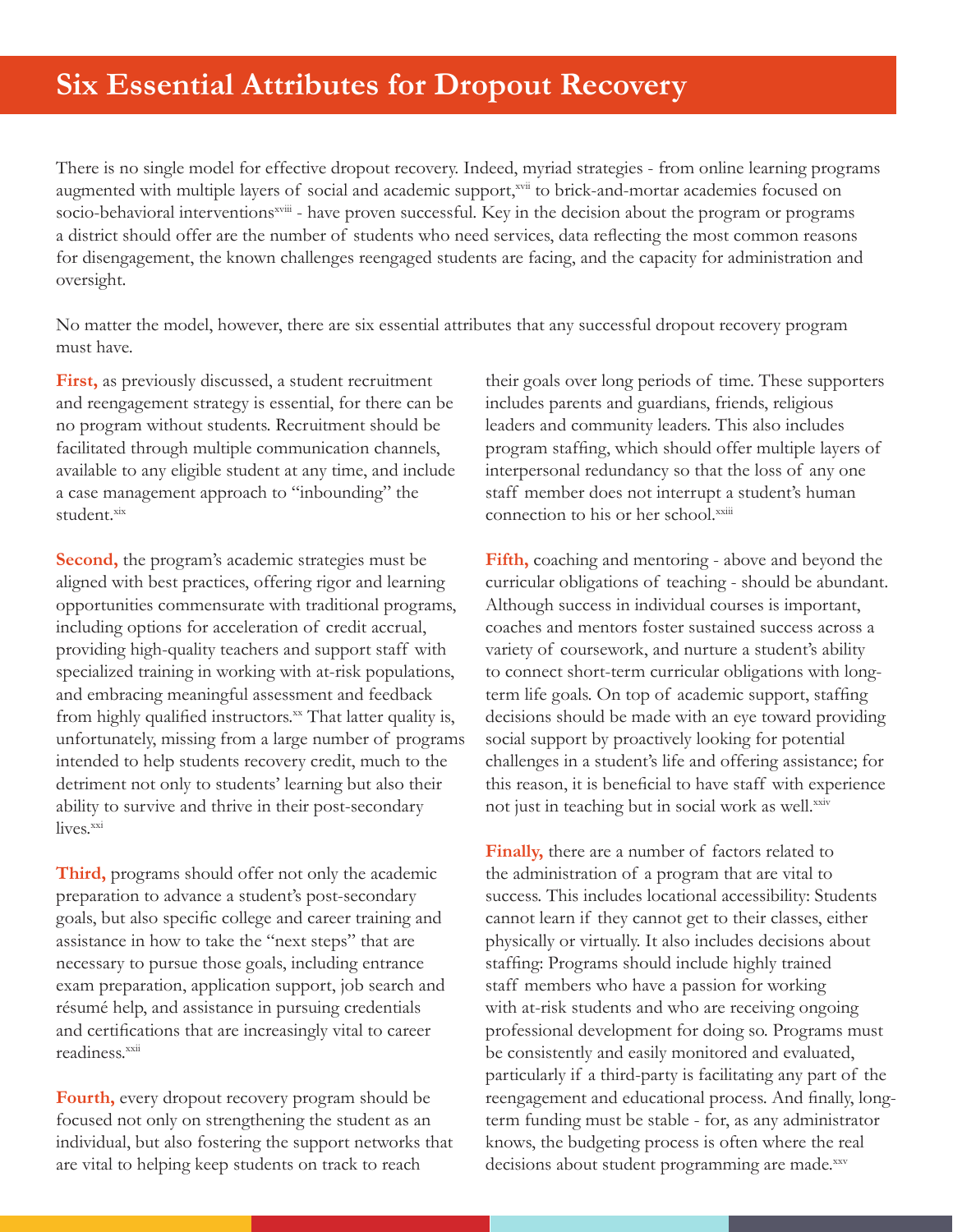#### **Investing in Recovery**

There is no question that dropout recovery initiatives are an important part of any comprehensive effort to raise graduation rates. But given the obstacles previously discussed, particularly the depth of credit deficiency among disengaged students in their late teens, recovery alone is not likely to offer a needle-moving miracle, and particularly not in districts that already have high graduation rates.

Why do it, then? The short answer is that it's the right thing to do for students. The longer answer is that it's the not only the right thing to do for students, but also for schools, districts, communities, states and the nation. Barring the sorts of health-related and behavioral challenges that can make educating any student with special needs more expensive, it does not and should not cost more per pupil to educate re-engaged students — and the longterm local, regional and national benefits of doing so make the decision to do so one of the best investments in the world.

Conservative estimates place the average lifetime difference in services used over taxes paid at \$70,000 per individual without a diploma. By contrast, those with a high school diploma pay \$230,000 on average more than they cost. The resulting difference in tax payments over public costs in helping just one individual earn a high school diploma is \$300,000.<sup>xxvi</sup> Assuming this as a baseline figure and counting only working-age Americans, the nation's high school diploma gap represents a \$7.4 trillion opportunity.

None of that, however, changes the fact that school leaders must pay for their students' education in the here and now. That's why investments in dropout recovery are best made when the per pupil funding that is retained and recovered by keeping students in school or bringing them back to school meets or exceeds the costs of providing those students' educations. The challenge this presents, especially to districts with relatively small numbers of disengaged students, is one of scaling. It's one thing to staff a program that can reliably be expected to have a large and steady number of students from year to year; it's another challenge altogether to try to "staff up" a program before knowing whether it will be serving three students or thirty. This is why many districts choose to work with a third-party educational services provider that can leverage an economy of scale and even in-person services provided to students from a number of districts across a region.

When working with third-party providers, as many districts will choose to do, a pay-for-success model is vital. While there is little way to know which students are most likely to succeed in any given dropout recovery structure, no district should invest in a program that is not helping students make meaningful and adequate progress toward their academic goals. To this end, if a student is not demonstrating adequate monthly progress, the funding attached to that student should be easily ceased and redirected to another program for which the student might be better suited.

#### **Conclusion**

When the school data analytics company Niche put together its 2017 list of the 100 best school districts in the United States, the winners were large and small districts in communities across the nation. The districts' demographics certainly skewed toward privileged, but weren't exclusively so. Some included relatively significant numbers of students receiving free or reduced-price lunches, a common metric for a quick assessment of the number of students in a district who come from families in economic stress. In some districts nearly all students were grade-level proficient in language and math, in others barely two-thirds were.<sup>xxvii</sup>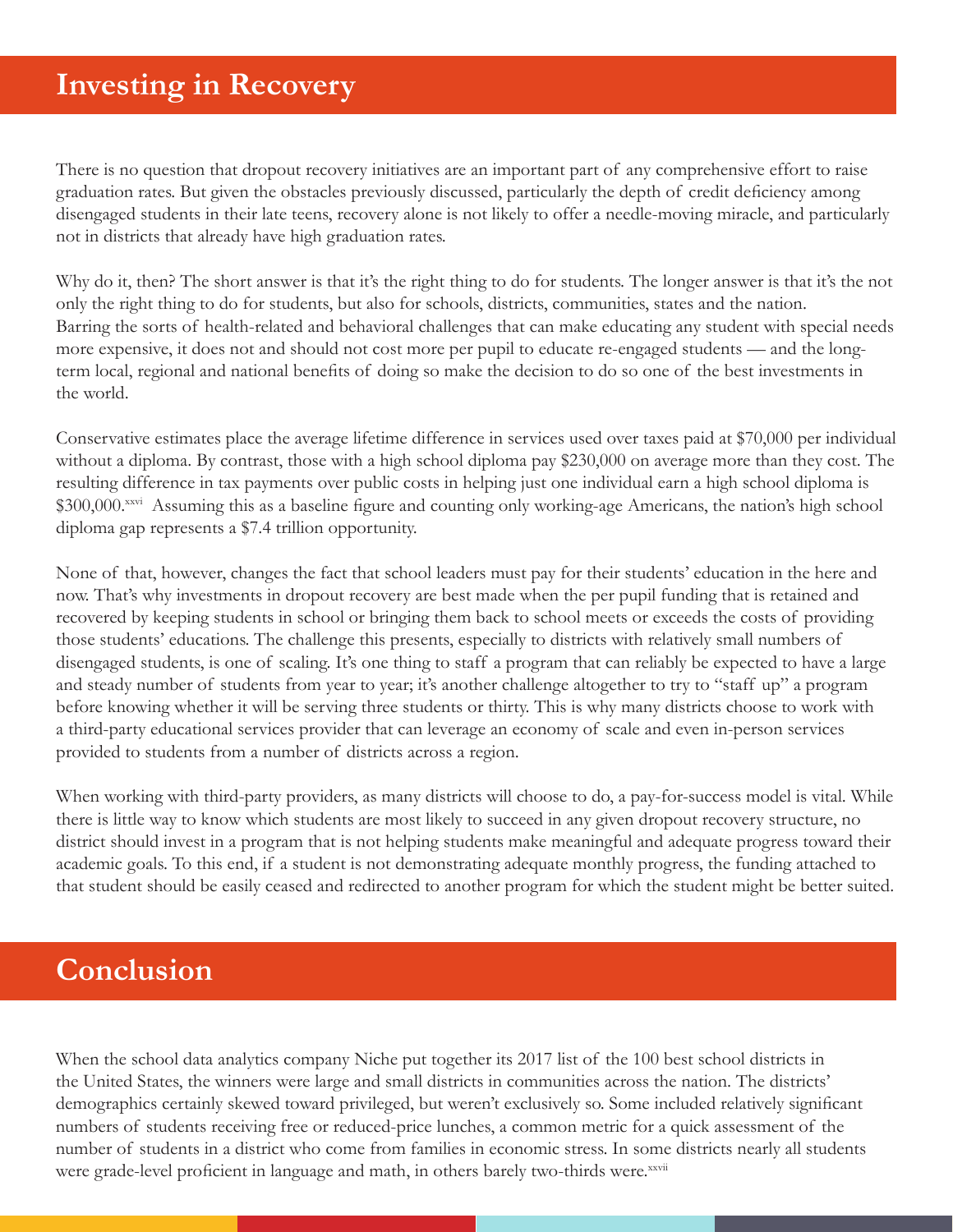All of the districts had one thing in common, though: They all enjoyed graduation numbers we conventionally think of as "good" in comparison to the national average — generally rates in the mid- to high-90s. Not a single district in the group, however, could claim a perfect on-time graduation rate.

Individually the number of students in each district who fail to graduate on time — or at all — might seem small, ranging from a few children to a few dozen. Collectively, though, these and other districts that have the best graduation rates in the nation are losing tens of thousands of students each year.

Indeed, the dropout problem is real – and we all have a real obligation to do whatever we can to address it. Moreover, by adding recovery to prevention efforts, better understanding outreach and re-engagement, following best practices, and making smart investments, we all can do something.

In big districts and small districts, we can do more. In urban, suburban and rural districts, we can do more. In districts with high levels of poverty and those with exceptional levels of privilege, we can do more.

#### **References**

- i Rouse Carver, P., Lewis, L. and Coopersmith, J. (2011) *Dropout Prevention Services and Programs in Public School Districts: 2010–11. U.S. Department of Education.*
- ii National Center for Education Statistics. (2013) *The Condition of Education 2013. U.S. Department of Education.*
- iii National Center for Education Statistics (2016) *Status Dropout Rates*. U.S. Department of Education.
- iv Havner Philips, R. (Nov. 1, 2009) Mobile County opens night school classes to cut high school drop out rate. *The Birmingham News.*
- <sup>v</sup> American Institutes for Research (2016) *The Back on Track Study: Using Online Courses for Credit Recovery.*
- vi Rouse Carver, P., Lewis, L. and Coopersmith, J. (2011).
- vii Burrow, C. and Smith, E. (2008) *Dropout Recovery Resource Guide.* EGS Research & Consulting.
- Bridgeland, J., DiIulio, J., and Burke Morison, K. (2006) *The Silent Epidemic: Perspectives of High School Dropouts*. Civic Enterprises.
- d'Entremont, C. and Zockoff, N. (2012) *Forgotten Youth: Re-Engaging Students Through Dropout Recovery*. Rennie Center for Education Policy and Research.
- x Graduation Alliance student case reports, 2016
- xi LaPlante, M. (2012) *Getting to Yes, and Yes, and Yes Again: Adapting Principles of Persuasion for Dropout Recovery and the Graduation Alliance Approach to Re-engagement.* Paper prepared for presentation at the 24th Annual National Dropout Prevention Center Conference in Orlando, Florida.
- $xii$  LaPlante (2012).
- xiii McNeely, C. and Blanchard, J. (2010) *The Teen Years Explained: A Guide to Healthy Adolescent Development.* Johns Hopkins University
- xiv Hampden-Thompson, G., Warkentien, S. and Daniel, B. (2009) *Course Credit Accrual and Dropping Out of High School, by Student Characteristics.* National Center for Education Statistics.
- xv Mikulecky, M. (2013) *School Attendance Age Limits.* Education Commission of the States.
- xvi 22+ Adult High School Diploma Program (http://education.ohio.gov/Topics/Testing/Ohio-Options-for-Adult-Diploma/22-Adult-High- School-Diploma-Program)
- xvii Burrow, C. and Smith, E. (2011) *Effective Dropout Recovery Strategies & The Graduation Alliance Approach.* EGS Research and Consulting.
- xviii AdvancePath Academics (http://www.advancepath.com/results)
- xix Burrow and Smith (2010).
- xx Ibid.
- xxi Powell, A., Roberts, V. and Patrick, S. (2015) *Using Online Learning for Credit Recovery: Getting Back on Track to Graduation*. International Association for K-12 Online Learning.
- <sup>xxii</sup> Burrow and Smith (2010).
- xxiii Ibid.
- xxiv Ibid.
- xxv Ibid.
- xxvi Sum, A. et al. (2009) *Joblessness and jailing for high school dropouts and the high cost for taxpayers.* Center for Labor Market Studies.
- xxvii 2017 Best School Districts in America (https://www.niche.com/k12/rankings/public-school-districts/best-overall/)